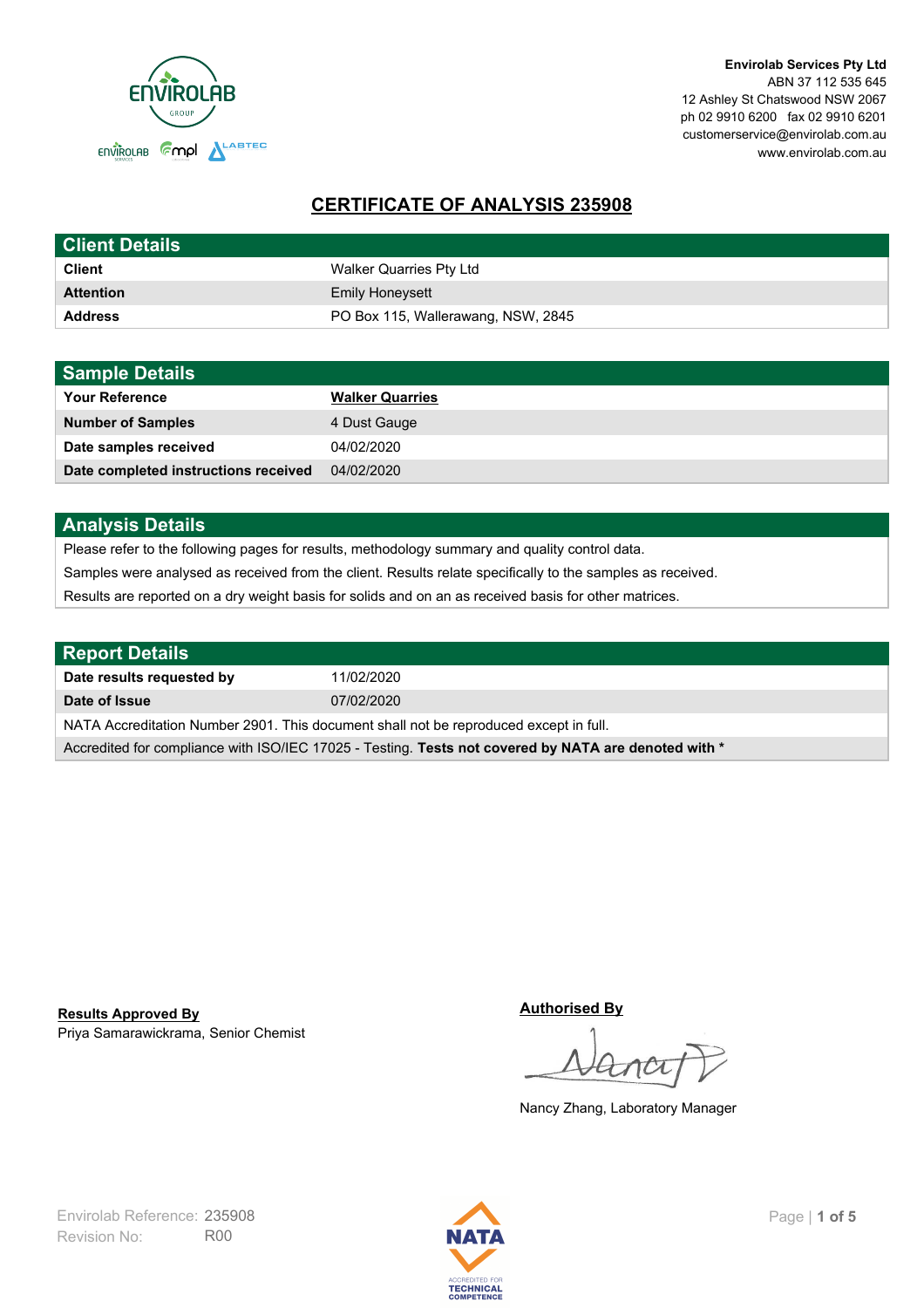| Dust Deposition AS 3580.10.1 |                          |                       |                       |                       |                       |
|------------------------------|--------------------------|-----------------------|-----------------------|-----------------------|-----------------------|
| <b>Our Reference</b>         |                          | 235908-1              | 235908-2              | 235908-3              | 235908-4              |
| <b>Your Reference</b>        | <b>UNITS</b>             | DG <sub>1</sub>       | DG <sub>2</sub>       | DG <sub>3</sub>       | DG4                   |
| Date Sampled                 |                          | 06/01/20-<br>03/02/20 | 06/01/20-<br>03/02/20 | 06/01/20-<br>03/02/20 | 06/01/20-<br>03/02/20 |
| Type of sample               |                          | <b>Dust Gauge</b>     | <b>Dust Gauge</b>     | <b>Dust Gauge</b>     | Dust Gauge            |
| Date Extracted               | $\overline{\phantom{a}}$ | 04/02/2020            | 04/02/2020            | 04/02/2020            | 04/02/2020            |
| Date analysed                | -                        | 05/02/2020            | 05/02/2020            | 05/02/2020            | 05/02/2020            |
| Dust Gauge Start Date        | --                       | 06/01/2020            | 06/01/2020            | 06/01/2020            | 06/01/2020            |
| Dust Gauge End Date          | $\overline{\phantom{a}}$ | 03/02/2020            | 03/02/2020            | 03/02/2020            | 03/02/2020            |
| Dust - No. of Days Collected | $\overline{\phantom{m}}$ | 29                    | 29                    | 29                    | 29                    |
| Insoluble Solids             | g/m <sup>2</sup> /month  | 8.8                   | 8.6                   | 9.6                   | 11                    |
| Combustible Matter           | g/m <sup>2</sup> /month  | 1.2                   | 1.2                   | 1.3                   | 1.7                   |
| Ash                          | g/m <sup>2</sup> /month  | 7.6                   | 7.5                   | 8.4                   | 9.5                   |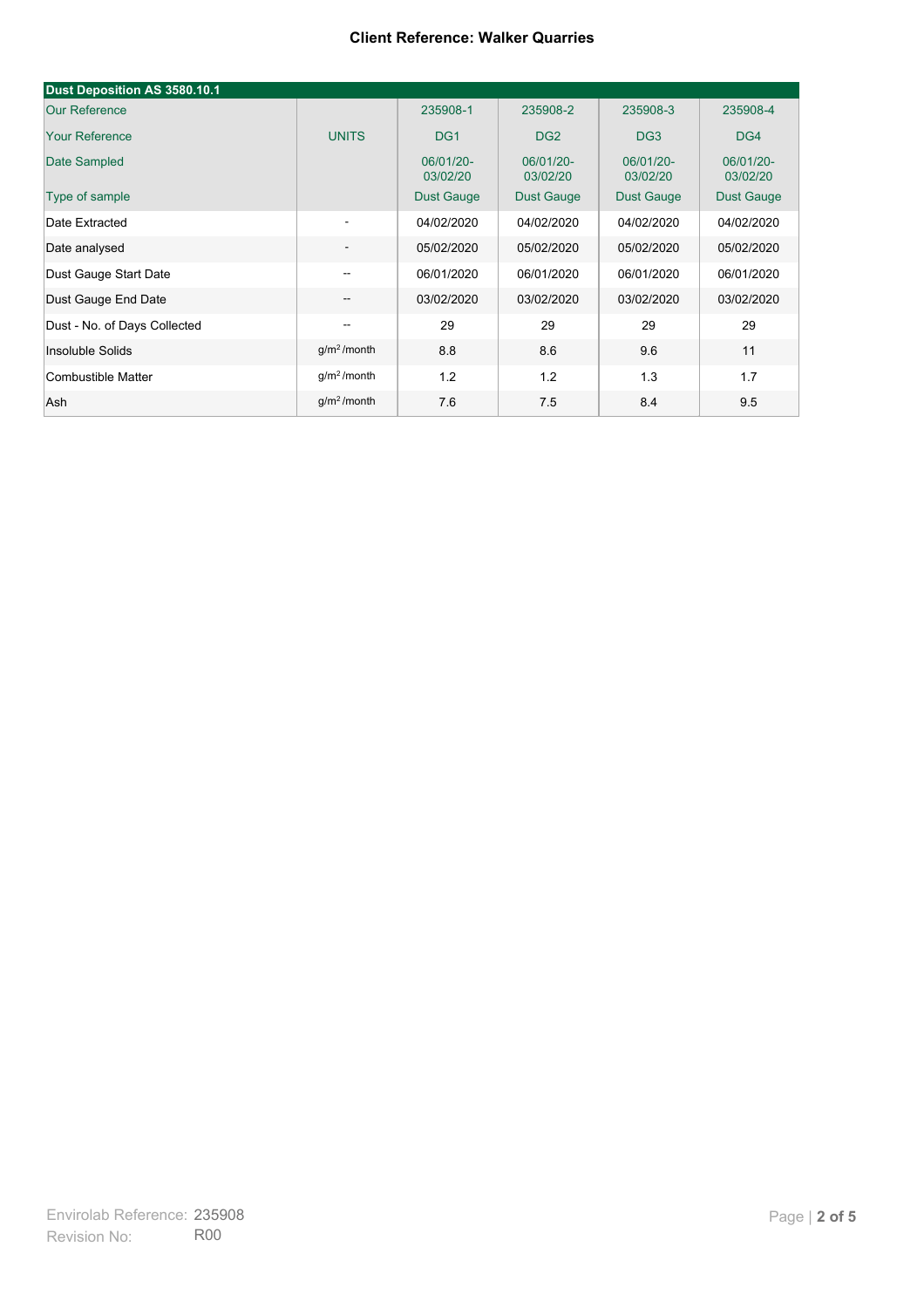| Method ID    | <b>Methodology Summary</b>                               |
|--------------|----------------------------------------------------------|
| AS 3580.10.1 | Analysis of dust gauges by AS 3580.10.1 (analysis only). |

F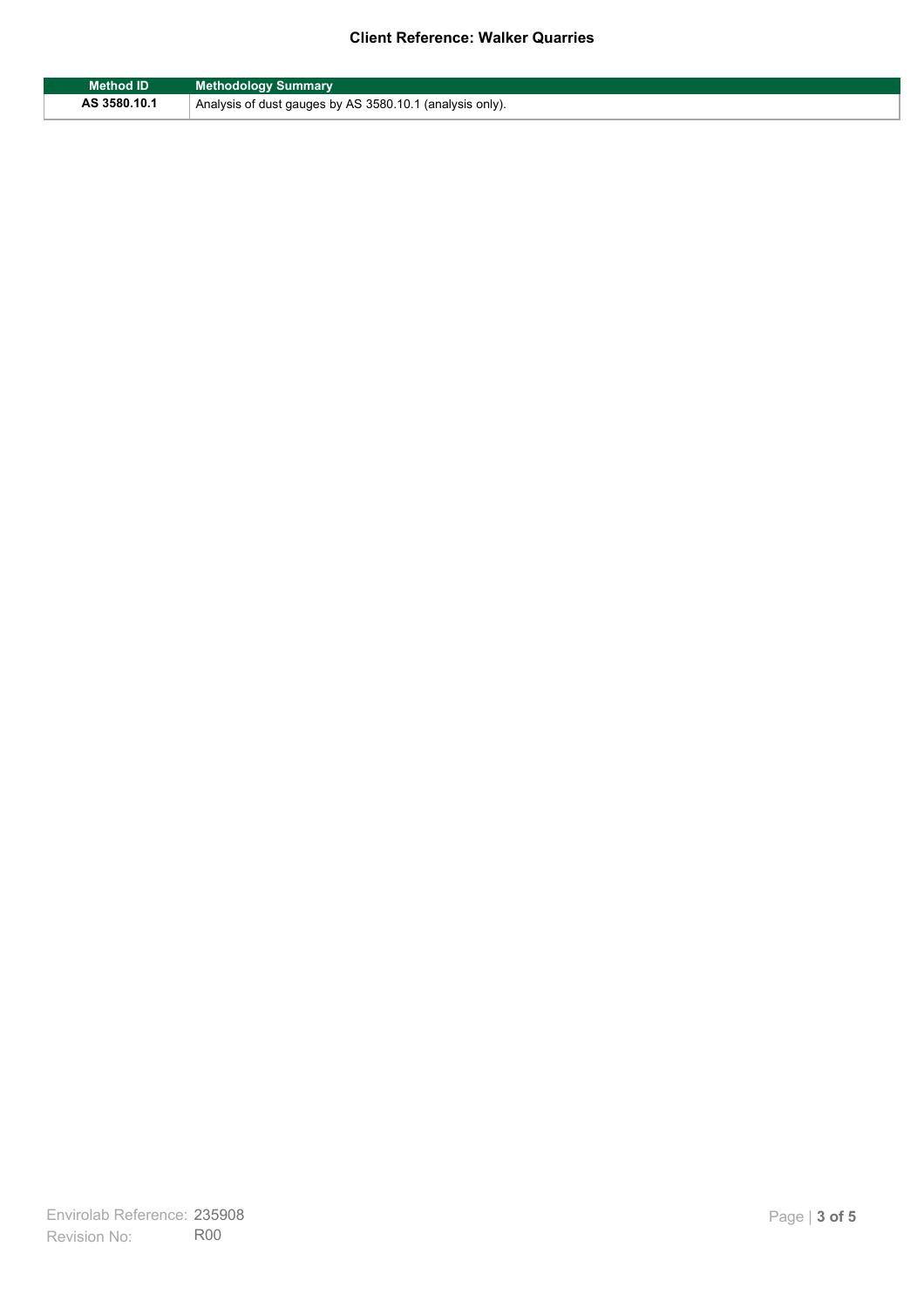| <b>Result Definitions</b> |                                           |
|---------------------------|-------------------------------------------|
| <b>NT</b>                 | Not tested                                |
| <b>NA</b>                 | Test not required                         |
| <b>INS</b>                | Insufficient sample for this test         |
| <b>PQL</b>                | <b>Practical Quantitation Limit</b>       |
| $\prec$                   | Less than                                 |
| $\geq$                    | Greater than                              |
| <b>RPD</b>                | <b>Relative Percent Difference</b>        |
| <b>LCS</b>                | Laboratory Control Sample                 |
| <b>NS</b>                 | Not specified                             |
| <b>NEPM</b>               | National Environmental Protection Measure |
| <b>NR</b>                 | Not Reported                              |